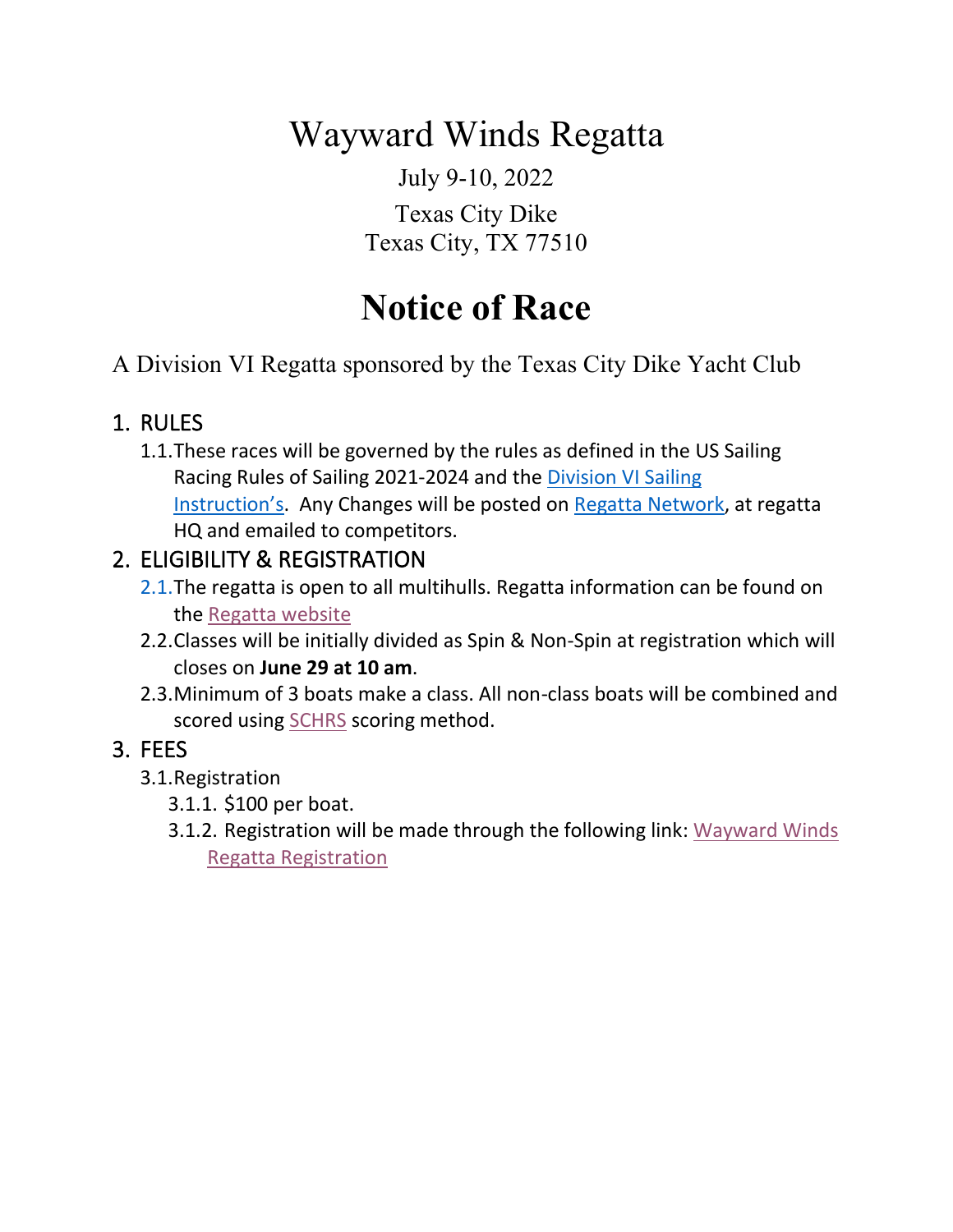# 4. SCHEDULE

| June 29 | Classes determined                               | $10:00$ am               |
|---------|--------------------------------------------------|--------------------------|
| June 29 | Number of trophies are determined                | $10:00$ am               |
| July 9  | Registration/Check-in                            | 8:30-9:45am              |
| July 9  | Competitor's Meeting $\omega$ Regatta HQ         | 10:00 am                 |
| July 9  | $1st$ Warning Signal w/ multiple races to follow | $11:30$ am               |
| July 10 | $1st$ Warning Signal w/ multiple races to follow | 10:00 am                 |
| July 10 | Time limit for last start                        | $2:00 \text{ pm}$        |
| July 10 | Awards at Regatta HQ                             | 1 hour after RC on beach |

## **5.** SAILING INSTRUCTIONS

#### 5.1.Div 6 Sailing Instructions

5.2.Changes or modifications to the Sailing instructions will be posted at the regatta HQ, posted on Regatta Network and emailed to competitors.

## **6.** VENUE

- 6.1.All races will be sailed on Galveston Bay, TX.
- 6.2.Regatta Headquarters will be based out of the beach launch area at Texas City Dike (TCD), approximately 4 miles from base of TCD.

# **7.** FOOD & LODGING

- 7.1.There is no food provided for this event.
- 7.2.Camping is permitted on TCD.
- 7.3.There is a \$10/vehicle/day entry fee to TCD.